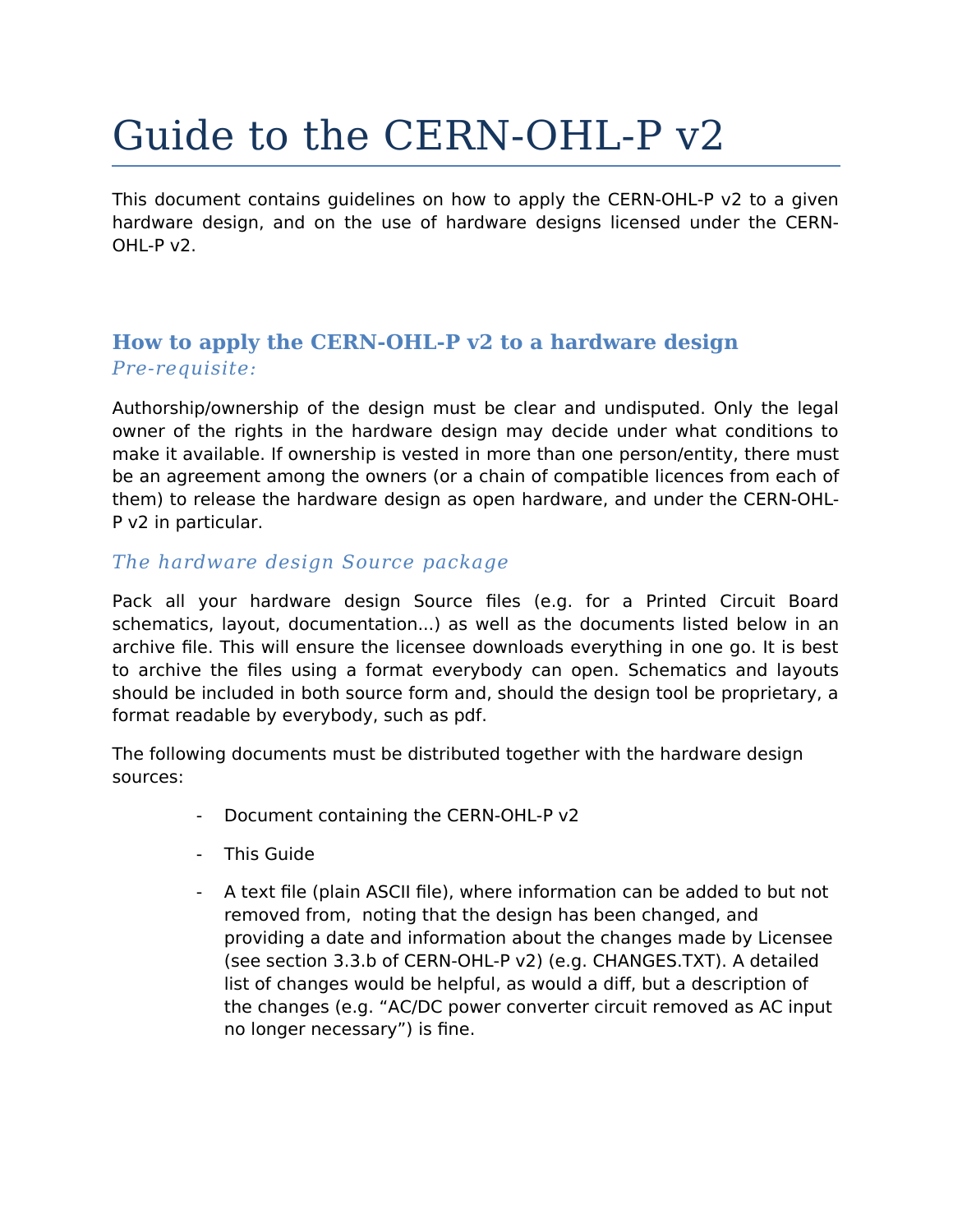#### *What to do with the hardware design Sources*

Include in the hardware design Sources, for instance as a header, the following elements:

- a copyright notice reflecting actual ownership;
- a notice that the hardware design source is licensed under the CERN-OHL-P v2, possibly with a link to [https://cern.ch/cern-ohl:](https://cern.ch/cern-ohl)
	- o "Licensed under CERN-OHL-P v2 or later"
	- o "Licensed under CERN-OHL-P v2";
- a disclaimer of warranties;
- a source location, where others can find your design, if you wish to specify one;

The following is an example of header if CERN is the Licensor:

Copyright CERN 2020.

This source describes Open Hardware and is licensed under the CERN-OHL-P v2

You may redistribute and modify this documentation and make products using it under the terms of the CERN-OHL-P v2 ([https:/cern.ch/cern-ohl\)](./https:%2Fcern.ch%2Fcern-ohl). This documentation is distributed WITHOUT ANY EXPRESS OR IMPLIED WARRANTY, INCLUDING OF MERCHANTABILITY, SATISFACTORY QUALITY AND FITNESS FOR A PARTICULAR PURPOSE. Please see the CERN-OHL-P v2 for applicable conditions

Include in a part of the Source corresponding to a visible part of the Product (e.g. silkscreen or top copper for a Printed Circuit Board):

- the licence notice: "Licensed under CERN-OHL-P v2"
	- o Do **not** include the CERN logo or the copyright notice
- the source location if you wish it to appear on the Product, its packaging or documentation